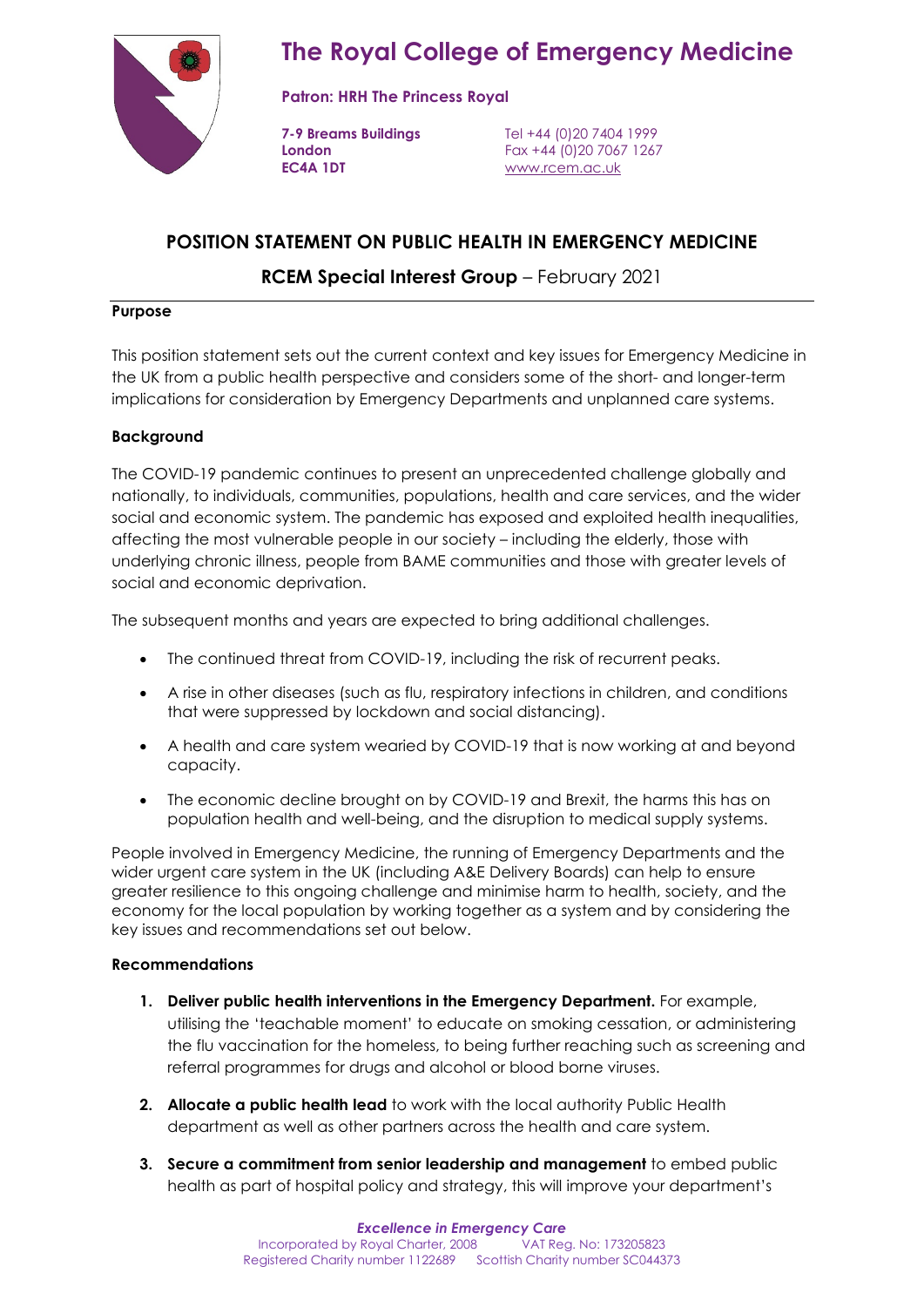

#### **Patron: HRH The Princess Royal**

**EC4A 1DT** [www.rcem.ac.uk](http://www.rcem.ac.uk/)

**7-9 Breams Buildings** Tel +44 (0)20 7404 1999 **London** Fax +44 (0)20 7067 1267

capacity to strengthen more sustainable health improvement and demand reduction goals.

**4. Improve the quality of data collection in the department,** including more health intelligence in service planning, and including public health interventions as part of your Quality Improvement and audit activities. This will highlight need and guide interventions that can be trialled.

### **5. Target support to the most vulnerable people and reducing inequalities**

By incorporating social and economic inequalities in how you more holistically assess a person's health needs, prioritising their care, identifying people requiring more proactive planned care as well as drawing in support of wider partners (including services like social prescribing, and the voluntary and community sector), you will help to prevent the more adverse outcomes from disease or injury, and the greater need for unplanned care for some higher risk groups in the population. By working with partners to introduce hospital-supported outreach activities into the community to address issues of health access, promotion and information, you will help to reduce inequalities.

### **6. Helping to address the ongoing risk from COVID-19 and from the disruption to health protection and public health services**

By advocating for on-going social distancing in your department, working from home where productivity can be maintained and reinforce the messages for social distancing, face coverings and good hygiene in all settings, you will help to reduce the local risk of a resurgence of COVID-19, as well as continue to promote healthy lifestyles for all.

The RCEM supports a properly funded national public health system embedded within local systems and through advocating for adequate national, regional and local funding for public health services - health protection and health improvement and minimal disruption to these through the proposed national reorganisation of Public Health England, you will help protect wider health system resilience to ongoing and future emergencies. This is especially important to protect those people who are most vulnerable to severe disease and adverse outcomes (the elderly, deprived and those with underlying chronic disease).

#### **Summary**

These have been and continue to be stressful times for all of us – personally and professionally – and for the health and care systems we work in. This statement and the issues and recommendations it raises will help to protect all of us and our local population from the risk of COVID-19, and from the wider impact of the anticipated economic decline and challenges related to the pandemic.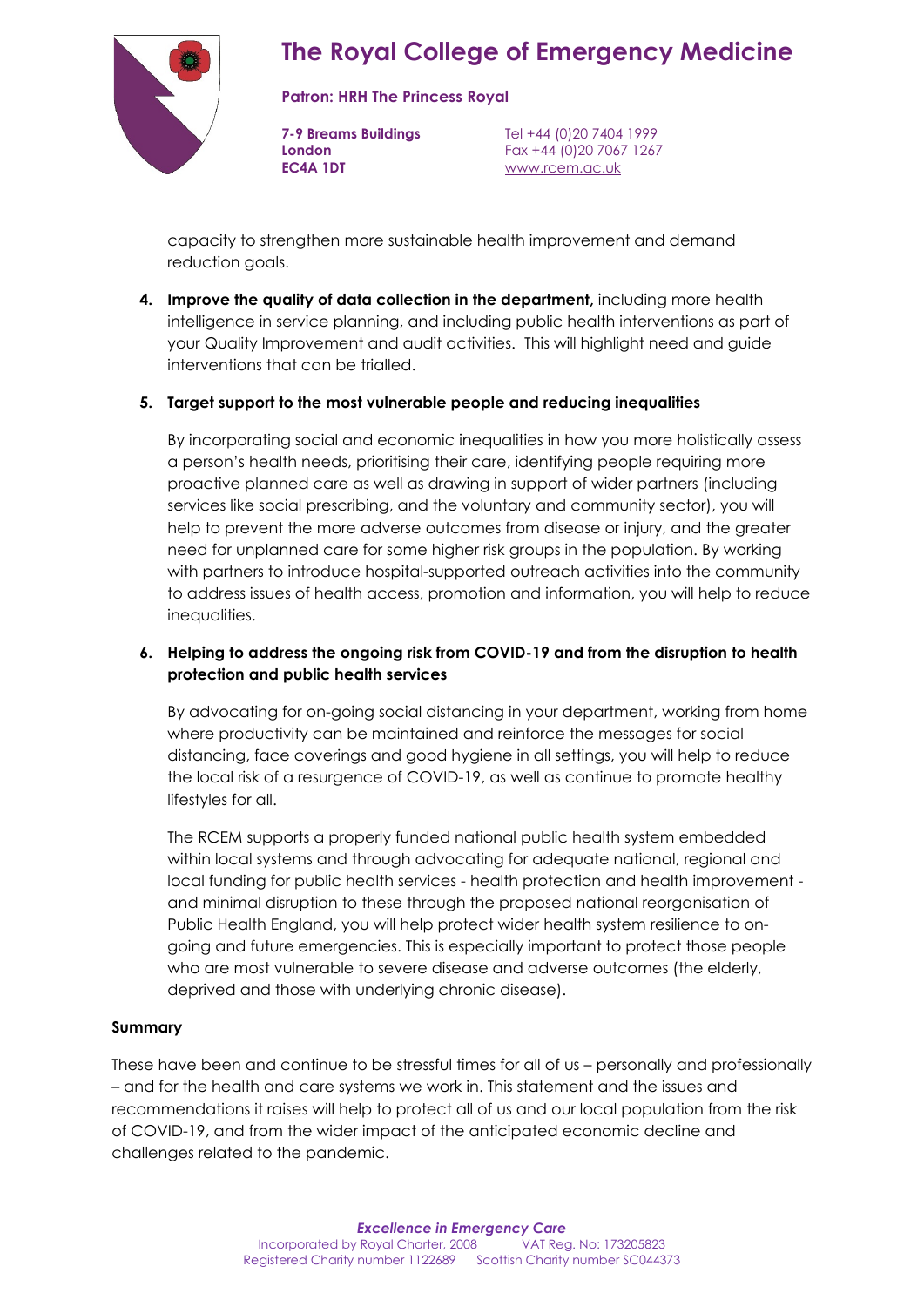

**Patron: HRH The Princess Royal**

**EC4A 1DT** [www.rcem.ac.uk](http://www.rcem.ac.uk/)

**7-9 Breams Buildings** Tel +44 (0)20 7404 1999 **London** Fax +44 (0)20 7067 1267

# **ROLE DESCRIPTION FOR A PUBLIC HEALTH LEAD IN THE EMERGENCY DEPARTMENT**

## **Background**

Emergency departments (ED) are vital in their role of the provision of universal access to healthcare to all, regardless of ethnicity, socioeconomic background, and underlying health status, serving not only as a safety net for patients, but as a critical and essential component of a modern health care system. This has never been more apparent than the recent Covid-19 pandemic where health inequalities have been exposed, affecting the most vulnerable people in our society. An ED may be only point of access to health care, so may be the only opportunity to affect this individual's health.

## What does Public Health in the ED look like?

Public health interventions within an ED attendance are as simple as utilising the 'teachable moment' to educate on smoking cessation, or administering the flu vaccination for the homeless, to being further reaching such as screening and referral programmes for drugs and alcohol or blood borne viruses. These interventions are cost effective and have high levels of patient acceptability. There is also a role for advocacy when Emergency Department staff find themselves plugging gaps in other services.

## RCEM Public health special interest group

RCEM created a Public Health (PH) Special Interest Group (SIG) in 2017 to support a growing number of UK emergency medicine practitioners who have formal as well informal training, skills, and experience specifically in public health. The RCEM Public Health SIG hopes to embed public health as part of hospital policy and support the national strategy of improving the care, reduce health inequalities, and ensure greater resilience to the risk of Covid-19.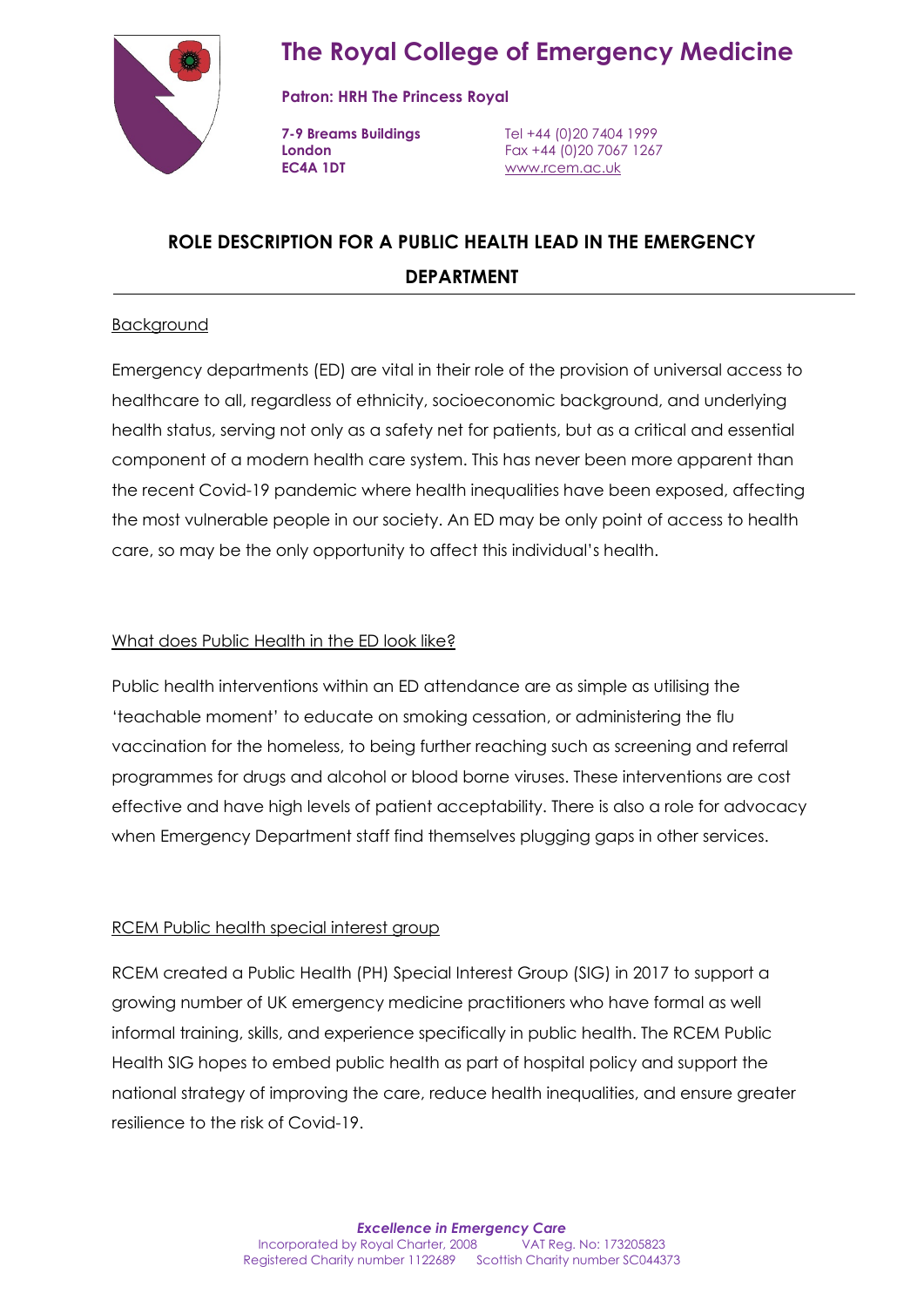

## **Patron: HRH The Princess Royal**

**EC4A 1DT** [www.rcem.ac.uk](http://www.rcem.ac.uk/)

**7-9 Breams Buildings** Tel +44 (0)20 7404 1999 **London** Fax +44 (0)20 7067 1267

## Vision

By allocating an Emergency Physician as the public health lead in the emergency department it will enable improved collaboration between stakeholders - the NHS Trust and local authority public health department, governmental and third sector partners across the whole of the health and care system. This role may be a shared one; the PH lead may not have direct involvement with all of these activities below, but instead be supportive of, and aid the prioritisation of work according to local need and capacity. This individual will need to be: An NHS Emergency Medicine doctor with an interest and understanding in public health with a desire to increase the quality of care in Emergency Medicine by promotion of good practice, standards and quality improvement projects. The commitment for the lead role and the devolved roles will vary depending on departmental need and 'PH maturity' but, as a guide, is anticipated to total 0.5-1PA pw.

## Key roles

It is evident that there are a large range of threads to public health within health promotion, prevention, and health service development of which members of the ED team will already be engaged in. This list of roles below is not exhaustive, nor is it directive.

- 1. Promote and encourage the engagement with, and delivery of, public health interventions in the ED (specific programmes may have named ED leads).
- 2. Strategise and prioritise appropriate public health interventions within your local ED population, identifying needs and gaps in the service.
- 3. Be a focal liaison point, a 'go to' individual, for local stakeholders including the wider ED network, specific teams (e.g. infection control, virology, homelessness, drug and alcohol)), PH leads in the Trust PH and CCG, and, community health providers, to enable improved collaboration and information sharing/surveillance to support cross cutting activities.
- 4. Foster an environment that promotes and encourages RCEM members and fellows, and the wider ED team to develop in the field of PH with EM, such as